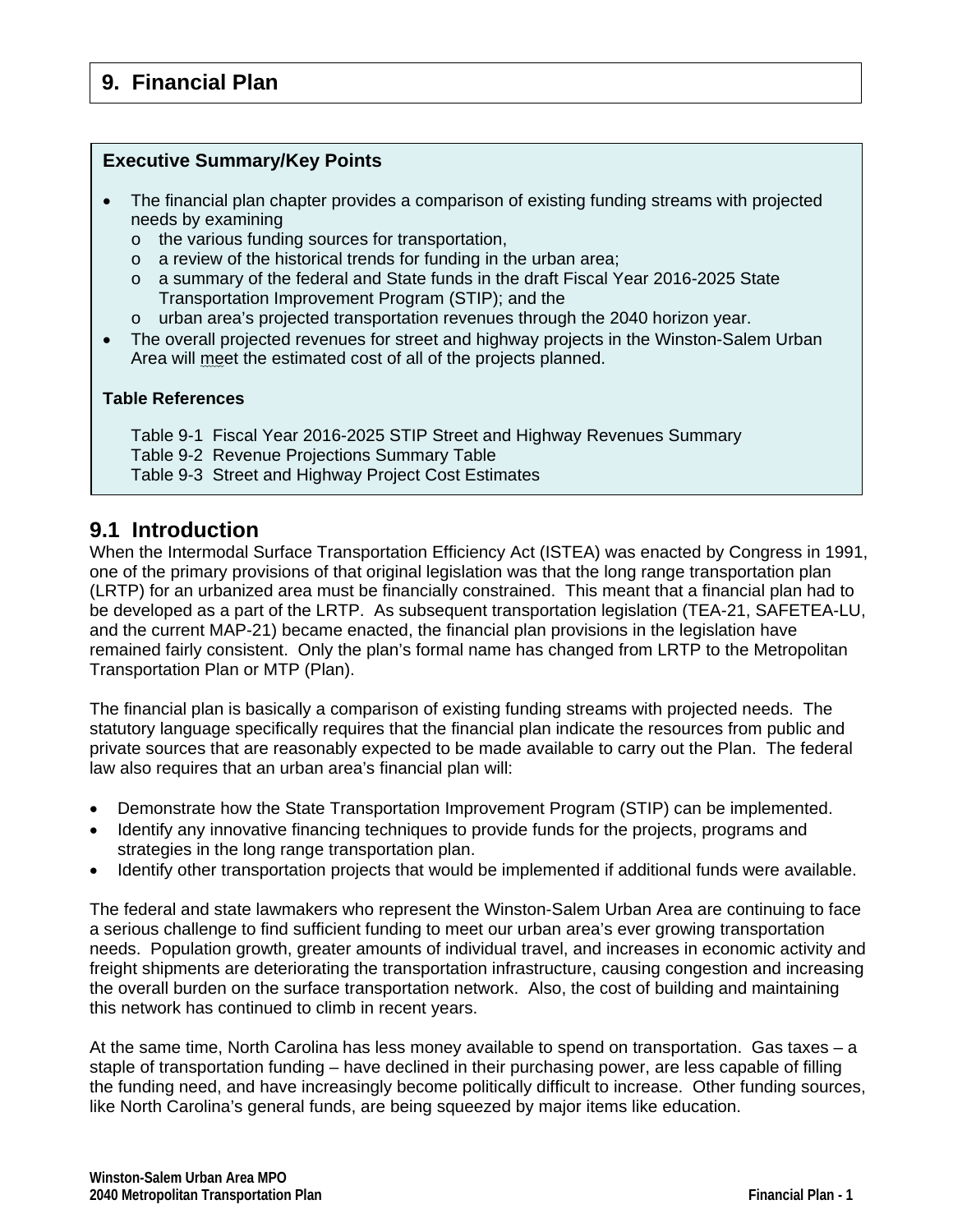As a result of these financial constraints, the focus of the Winston-Salem Urban Area 2040 Transportation Plan update and the financial plan components has been to significantly reduce the number of major transportation projects that can be objectively accomplished by the 2040 horizon year, and concentrate on making other lower cost type improvements such as intersection modifications, improving the overall traffic signal system, building numerous greenways and sidewalks, modifying existing streets for bicycle accommodations and providing some additional transit services.

In this section, the financial plan for the Plan is presented. The financial plan contains several important sections including, the various funding sources for transportation, a review of the historical trends for funding in the urban area, a summary of the federal and State funds in the draft Fiscal Year 2016-2025 STIP, and the urban area's projected transportation revenues through the 2040 horizon year.

# **9.2 Streets and Highways**

## **Street and Highway Funding Revenue Sources**

The North Carolina Department of Transportation (NCDOT) is responsible for the funding and implementation of thousands of street and highway projects every year in North Carolina. A variety of federal, State, and, local funds are used to plan, design, construct and maintain these projects. Funding for most of the street and highway projects in the Winston-Salem Urban Area come from the federal government or the State of North Carolina. However, there is a growing shift of the financial burden being placed at the local level as federal and State resources continue to face funding shortfalls. Below is a brief description of each of the major funding categories:

### **Federal Funds**

Each year, highway users pay billions of dollars in highway excise taxes, which end up in the federal Highway Trust Fund. Federal legislation generally requires that funds paid into the Highway Trust Fund be returned to the States for various highway programs. There are four (4) primary categories of federal funds which are usually provided for street and highway purposes in the Winston-Salem urban area. The categories include: Surface Transportation Program/Direct Attributable (STP/STP-DA), National Highway Performance Program and Interstate Maintenance (NHP and NHPIM), Highway Safety Improvement Program (HSIP), and Congestion Mitigation and Air Quality (CMAQ).

### **State Funds**

The State of North Carolina has been funding street and highway projects since 1921, which is when the North Carolina General Assembly first imposed the gasoline tax of .01 cents per gallon on all motor vehicle fuels sold or distributed in the state. The Highway Fund, along with the Highway Trust Fund and Powell Bill Funds are the three primary revenue sources for street and highway purposes in the Winston-Salem urban area.

### **Local Funding**

Municipalities often use local taxes or bonds to build and maintain their streets and highways. The City of Winston-Salem in 2014 and other municipalities like the Town of Kernersville have passed bond referendums to help build needed streets, widen roads, improve intersections and other improvements like install traffic signals, signs, pavement markings and traffic calming facilities.

Occasionally, street and highway facilities in the Winston-Salem urban area are constructed by the private sector, usually as a condition of development. In some locations, portions of planned streets and highways on the Comprehensive Transportation Plan (formerly the Thoroughfare Plan), Collector Street Plan, or small area plans are built. Other minor road widening, turn lanes, sidewalks, greenways and greenway easements, bus stops and shelters are built to serve the development site as well as the overall needs of the general public.

### **Historical Trends**

Until recently, NCDOT's historical records on revenues for street and highway projects for the years 1986 through 2014 have been on a county by county basis. Thus, the calculated totals below for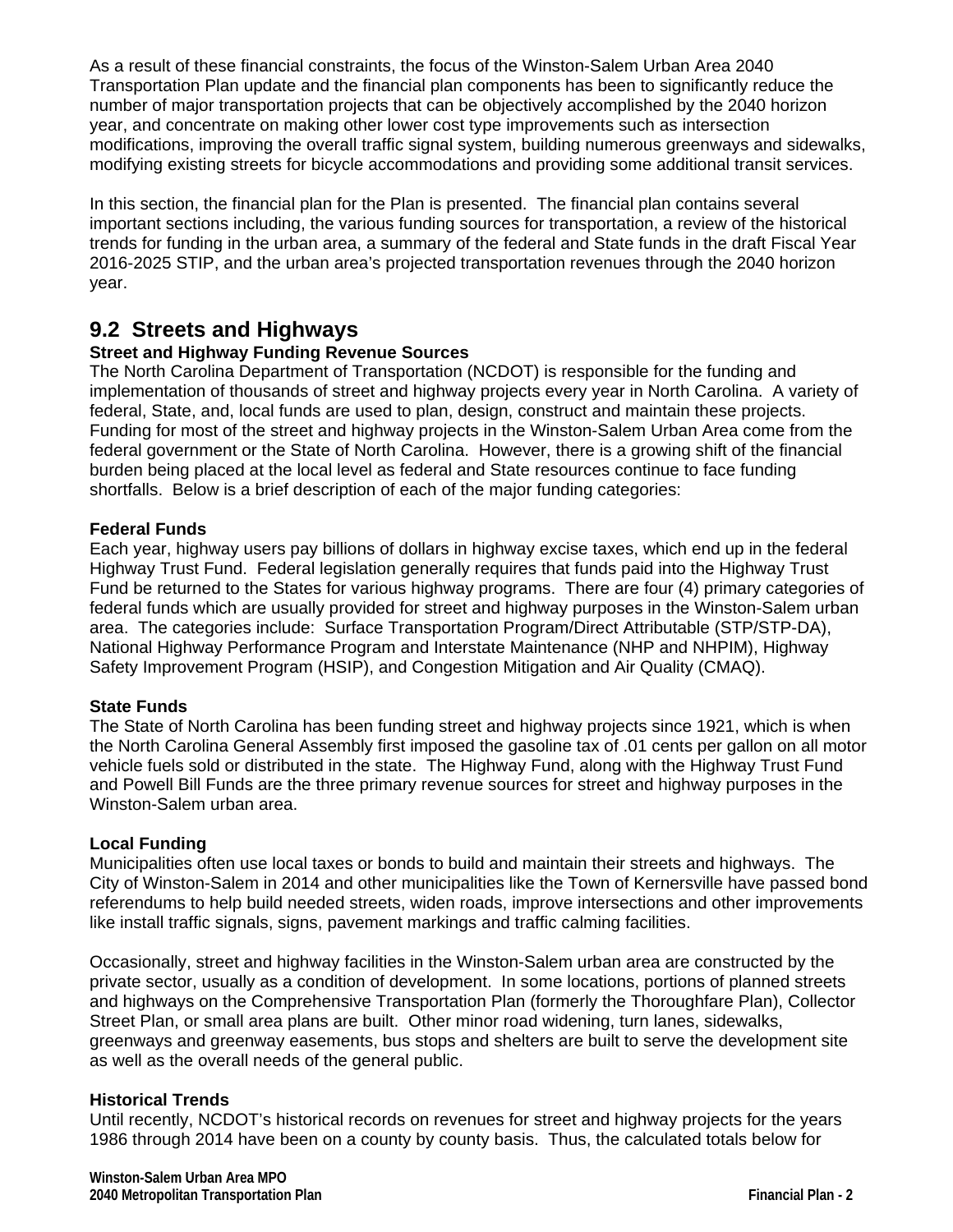construction and maintenance through the years have been only for Winston-Salem/Forsyth County and has not included the entire urban area for the MPO, which has expanded into parts of Davidson, Davie and Stokes Counties in the 2000 United States Census. Also, the figures do not include the contributions of the City of Winston-Salem, the Town of Kernersville and any of the other municipalities within the MPO.

Most of the funding for street and highway projects in Winston-Salem/Forsyth County has been at a very slow pace. Through the STIP, the City/County has seen the amount of funding (both federal and State) grow by only four (4) percent per year for construction, and about four (4) percent per year for maintenance. During this period, Winston-Salem/Forsyth County has averaged only about \$35 million per year for construction and only \$11 million per year for maintenance, for a total of only \$46 million per year. In more recent years, from 2006 through 2014, the figures have averaged over \$60 million spent on construction and maintenance. These calculations are useful in estimating a realistic minimum of revenues to develop long-range projections from for Winston-Salem/Forsyth County and the entire MPO.

# **Review of the Fiscal Year 2016-2025 STIP**

In June 2015, the North Carolina Board of Transportation (NCBOT) adopted the Fiscal Year 2016- 2025 STIP which contains the "committed program" of street and highway projects from Fiscal Years 2016 through 2020, and the "developmental program" of projects from Fiscal Years 2021 through 2025. With the new STIP, NCDOT has been able to calculate the amount of federal and State revenues for the entire MPO, including the areas outside of Winston-Salem/Forsyth County.

# **Street and Highway Construction**

In **Table 9.1**, the STIP for the Winston-Salem Urban Area MPO shows that there will be at least \$484.06 million in federal and State funds to build new major streets and highways, widen existing facilities and make other improvements to increase the capacity and function of the street and highway network in the urban area. The calculations come from all of the street and highway projects assumed to be in place by the 2021, 2030 and 2040 horizon years.

#### **Table 9.1 Winston-Salem Urban Area Metropolitan Planning Organization 2040 Transportation Plan 2016-2025 State Transportation Improvement Program Street and Highway Revenues (Construction Only, not Maintenance)**

|                                   |                     |                  |             | STIP Funding Sources (\$000) |            |                                            |     | <b>STIP</b> |  |
|-----------------------------------|---------------------|------------------|-------------|------------------------------|------------|--------------------------------------------|-----|-------------|--|
|                                   | HP or<br><b>NHP</b> | STP or<br>STP-DA | <b>HSIP</b> | Highway<br><b>Trust Fund</b> | <b>NFA</b> | Funding<br><b>Sources</b><br>Total (\$000) |     |             |  |
| Grand Totals (in \$000)           | \$277,258           | \$14,698         | \$0         | \$1,494                      | \$32,033   | \$159,686                                  | \$0 | \$484,059   |  |
|                                   |                     |                  |             |                              |            |                                            |     |             |  |
| STIP Annual Average (in \$000)    | \$27,726            | \$1,470          | \$0         | \$149                        | \$3,203    | \$15,969                                   | \$0 | \$48,516    |  |
| Federal Programs Total (in \$000) |                     |                  |             |                              |            |                                            |     | \$292,340   |  |
| Annual Federal Average (in \$000) |                     |                  |             |                              |            |                                            |     | \$29,234    |  |
| State Programs Total (in \$000)   |                     |                  |             |                              |            |                                            |     | \$191,719   |  |
| Annual State Average (in \$000)   |                     |                  |             |                              |            |                                            |     | \$19,172    |  |

This averages to approximately \$48.52 million per year. Of this amount, the federal/State split in funding is mostly on the federal side with federal resources providing about \$29.34 million per year, and the State providing another \$19.18 million per year. Most of the Federal funding will come from the Federal National Highway Performance Program (NHP) and Surface Transportation Program (STP), averaging about \$29.20 million per year.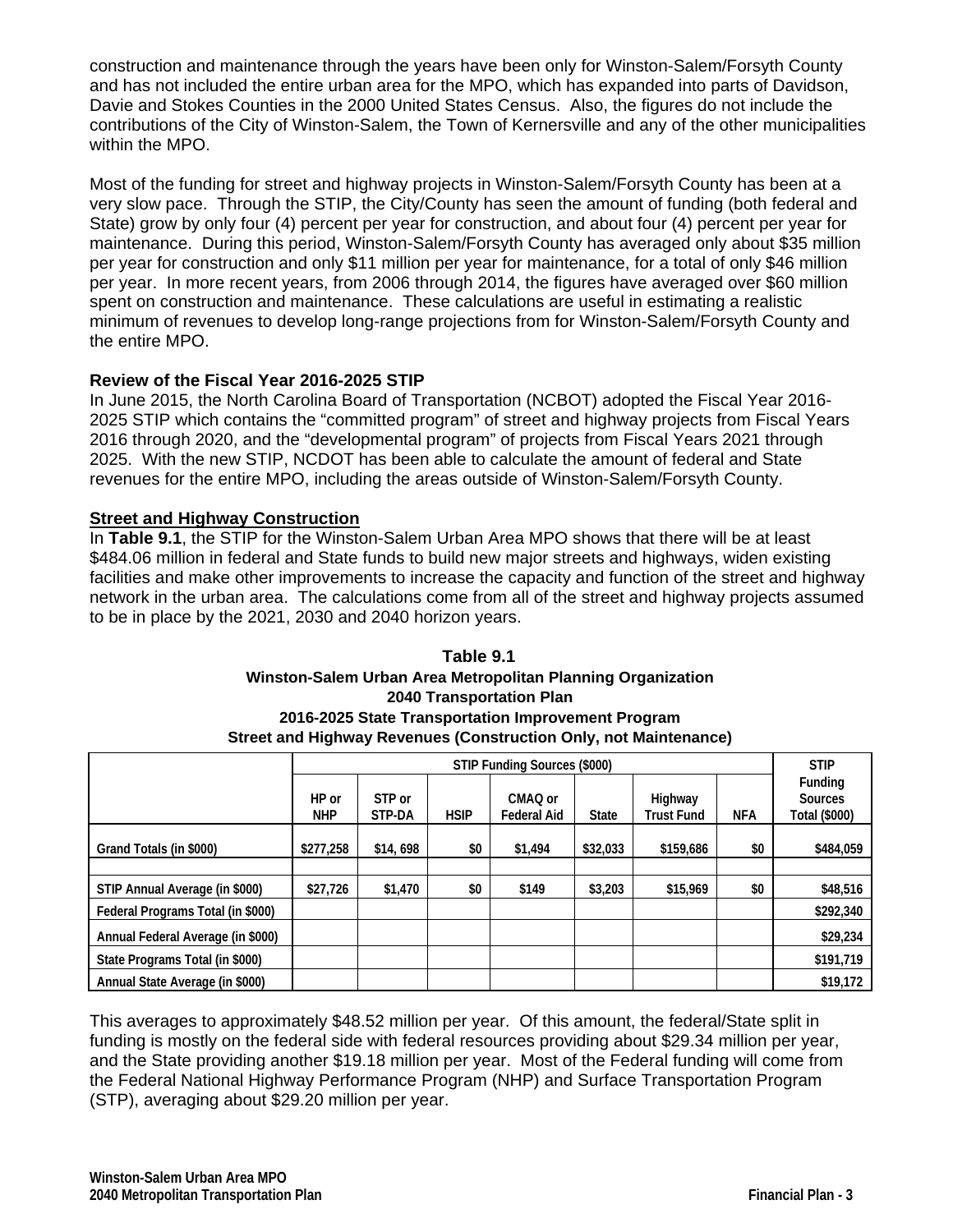### **Street and Highway Maintenance**

Currently, another \$12.5 million of federal and State funds (not including Powell Bill funds) are spent annually for maintenance of the system, including pavement rehabilitation and resurfacing, replacing bridges, safety improvements, railroad crossing improvements, etc. Most of these maintenance funds come from the federal government.

### **Funding Assumptions**

Based on the history of the financing of streets and highways, and the analysis of existing financial resources available to the NCDOT and the Winston-Salem urban area from the 2016-2015 MTIP, the following very conservative general assumptions were made to guide the development of revenue projections through the year 2040:

- As the nation's fleet of personal vehicles becomes more energy efficient, significantly less revenue will come from gasoline taxes and automotive related sources. The use of Transportation Infrastructure Finance and Innovation Act of 1998 (TIFIA) and Grant Anticipation Revenue Vehicles (GARVEE Bonds) will make up some of the federal revenue losses.
- Funding from the federal government will continue to slowly increase by two percent (2%) annually through 2021 with the passage of another federal transportation bill in 2015. However, from 2022 through 2040, there will be no increase (0%) in federal funds.
- Funding from the State of North Carolina will continue to increase by two percent (2%) annually through 2021. However, from 2022 through 2040, there will be no increase (0%) in State funds. For the State Highway Trust Funds, it is projected that as the Northern Beltway and long-range improvements to US 52 are completed, the availability and use of these funds in the Urban Area will actually go down by a minus 2 percent (-2%) annually.
- The NCDOT and all of the municipalities within the MPO will continue to receive a small increase of Powell Bill funding for the maintenance of all street and highway facilities by an average of two percent (2%) annually through 2021. From 2022 through 2040, there will be no increase (0%) funding from the State of North Carolina.
- The Winston-Salem Urban Area is designated as a Transportation Management Area (TMA), and has the authority to direct the expenditures of federal Surface Transportation Program – Direct Attributable (STP-DA) and Congestion Mitigation and Air Quality (CMAQ) funds to various projects in the MPO. These funds will continue to be available for the MPO and will slowly increase by two percent (4%) annually through 2021. However, from 2022 through 2040, there will be no increase (0%) in either CMAQ or STP-DA funds.
- The City of Winston-Salem will be the only municipality to approve of general obligation bonds and 2/3 bonds to pay for various local street and highway projects and other local transportation facilities. Projects coming from municipalities other than Winston-Salem will generate there own funds from their general funds.
- The City of Winston-Salem will continue to use the motor vehicle registration tax funds for various City street improvement projects, and this will increase in the 2030 and 2040 horizon years.

### **Revenue Projections**

**Table 9.2** on the following page, is a summary of the revenue projections for street and highway projects for the Urban Area through the year 2040. With the conservative projected increases in revenues from the federal government, the State of North Carolina and local municipalities, a total of over \$3.281 billion dollars will be available in the future. Over \$1.281 billion will come from various federal sources while over \$1.549 billion will come from the State of North Carolina. Local resources including bond referendums and 2/3 bonds, municipal revenues, developer participation in projects, and other general revenues will provide another \$451 million in revenues through 2035. Of the \$3.281 billion dollars expected for the urban area, approximately \$576 million will be used to maintain the street and highway system, or approximately 17.6% of the total expected revenues.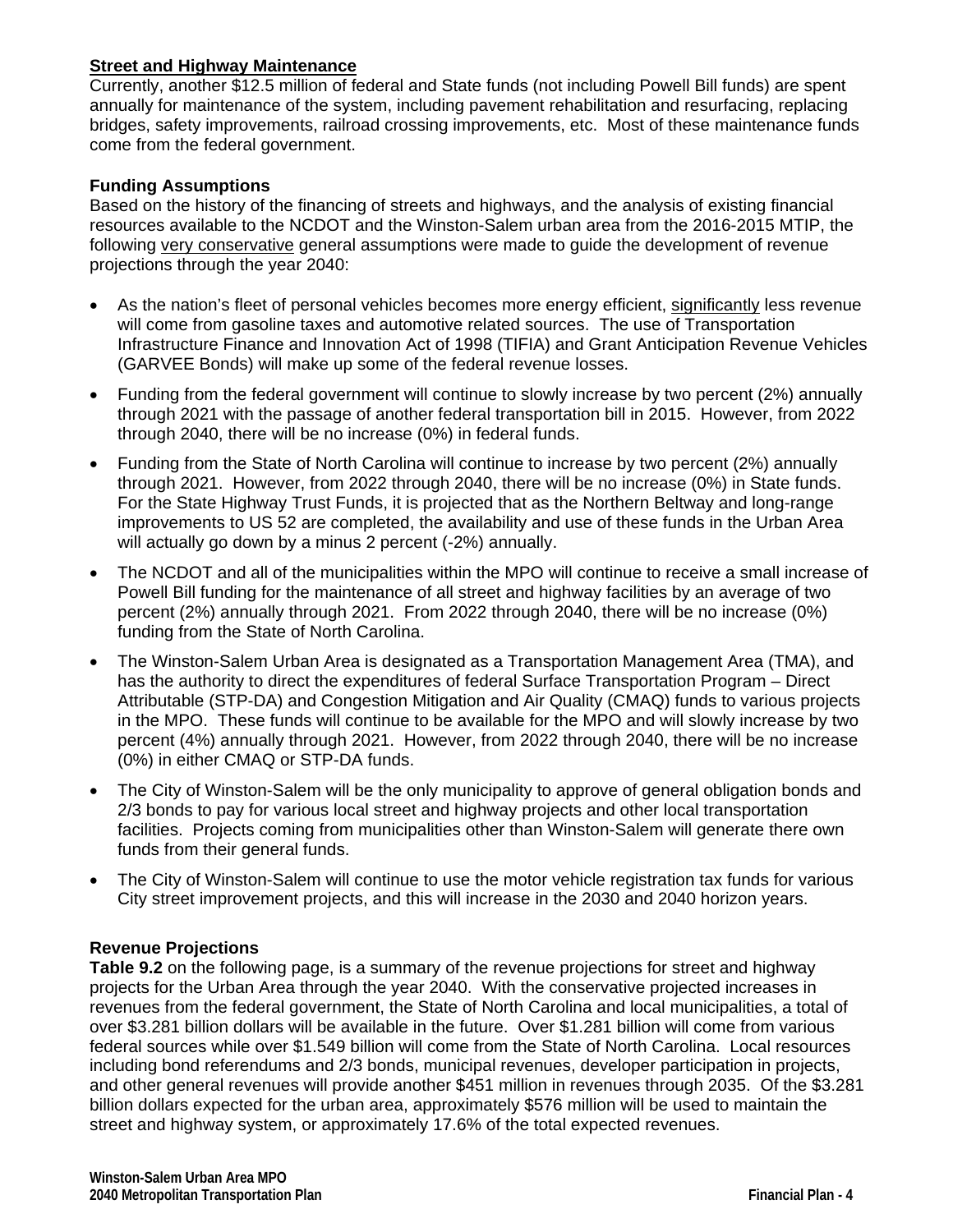# **Table 9-2Winston-Salem Urban Area Metropolitan Planning Organization 2040 Transportation Plan**

#### **2016-2040 Street and Highway Revenue Projections Summary**

**2016-2021 2022-2030 2031-2040 Grand2016 2017 2018 2019 2020 2021 Totals Totals Totals Totals**CMAQQ | \$ 1,865 | \$ 1,865 | \$ 1,902 | \$ 1,940 | \$ 1,979 | \$ 2,019 | \$ 15,571 | \$ 18,169 | \$ 20,187 | \$ 49,927 HP/NHPP ┃\$ 25,962|\$ 26,482|\$ 27,011|\$ 27,551|\$ 28,102|\$ 28,664|\$ 163,773|\$ 257,980|\$ 286,645|\$ 708,398 STP/STPDA \$ 5,103 5,003 \$ 5,205 \$ 5,309 \$ 5,415 \$ 5,524 \$ 31,560 \$ 49,713 \$ 55,237 \$ 136,510 \$ HSIPP ┃\$ 1,600|\$ 1,632|\$ 1,665|\$ 1,698|\$ 1,732|\$ 1,767|\$ 10,093|\$ 15,899|\$ 17,665|\$ 43,657 Federal Total \$ 35,082 34,430 \$ 35,783 \$ 36,499 \$ 37,229 \$ 37,973 \$ 216,996 \$ 341,761 \$ 379,735 \$ 938,492 \$ **Federal Maintenance Funding Sources 2016 2017 2018 2019 2020 2021 2016-2021 2022-2030 2031-2040 Grand Totals** Highway Fund Bridge | \$ 3,811 | \$ 3,887 | \$ 3,965 | \$ 4,044 | \$ 4,125 | \$ 4,207 | \$ 24,038 | \$ 37,866 | \$ 42,073 | \$ 103,977 NHPIM \$ 6,157 6,037 \$ 6,280 \$ 6,406 \$ 6,534 \$ 6,665 \$ 38,079 \$ 59,983 \$ 66,648 \$ 164,710 \$ STPOFFF 1,132 | \$ 1,155 | \$ 1,178 | \$ 1,201 | \$ 6,864 | \$ 10,813 | \$ 12,015 | \$ 29,692 HSIPP ┃\$ 1,600 | \$ 1,632 | \$ 1,665 | \$ 1,698 | \$ 1,732 | \$ 1,767 | \$ 10,093 | \$ 15,899 | \$ 17,665 | \$ 43,657 Maintenance Totall ┃\$ 12,535│\$ 12,786│\$ 13,042│\$ 13,303│\$ 13,569│\$ 13,840┃\$ 79,075┃\$ 124,561│\$ 138,401│\$ 342,037 **North Carolina Funding Sources 2016 2017 2018 2019 2020 2021 2016-2021 2022-2030 2031-2040 Grand Totals** Statee | \$ 10,678 | \$ 10,891 | \$ 11,109 | \$ 11,331 | \$ 11,558 | \$ 11,789 | \$ 67,356 | \$ 106,101 | \$ 117,890 | \$ 291,348 Highway Trust Fund ┃\$ 42,729 │\$ 43,584 │\$ 44,455 │\$ 45,345 │\$ 46,251 │\$ 47,176 ┃\$ 269,541 ┃\$ 384,709 ┃\$ 352,921 ┃\$ 1,007,171 Powell Bill \$ 8,762 8,590 \$ 8,937 \$ 9,116 \$ 9,298 \$ 9,484 \$ 54,188 \$ 85,359 \$ 94,843 \$ 234,391 \$ Discretionary | \$ 600 | \$ 612 | \$ 624 | \$ 637 | \$ 649 | \$ 662 | \$ 3,785 | \$ 5,962 | \$ 6,624 | \$ 16,371 North Carolina Totall | \$ 62,597 | \$ 63,849 | \$ 65,126 | \$ 66,429 | \$ 67,757 | \$ 69,112 | \$ 394,871 | \$ 582,131 | \$ 572,279 | \$ 1,549,281 **Local Funding Sources 2016 2017 2018 2019 2020 2021 2016-2021 2022-2030 2031-2040 Grand Totals** City of Winston-Salem Bonds \$ 90,000 - \$ 100,000 \$ 190,000 \$ Winston-Salem 2/3 Bonds \$ 9,000 8,000 \$ 10,000 \$ 27,000 \$ 42,000 \$ 60,000 \$ 129,000 \$ Other Local \$ 2,000 2,000 \$ 2,000 \$ 2,000 \$ 2,000 \$ 2,000 \$ 12,000 \$ 18,000 \$ 36,000 \$ 66,000 \$ Developer | \$ 2,000 | \$ 2,000 | \$ 2,000 | \$ 2,000 | \$ 2,000 | \$ 12,000 | \$ 18,000 | \$ 36,000 | \$ 66,000 Local Total \$ 4,000 12,000 \$ 13,000 \$ 4,000 \$ 14,000 \$ 4,000 \$ 51,000 \$ 168,000 \$ 232,000 \$ 451,000 \$ Grand Totals 121,563 \$ 115,717 \$ 126,951 \$ 120,230 \$ 132,555 \$ 124,926 \$ 741,942 \$ 1,216,453 \$ 1,322,415 \$ 3,280,810 \$ **Federal Construction Funding Sources**

**Source: NCDOT Funding Summery for the Winston-Salem Urban Area Metropolitan Planning Organization, June 2015**

July 12, 2015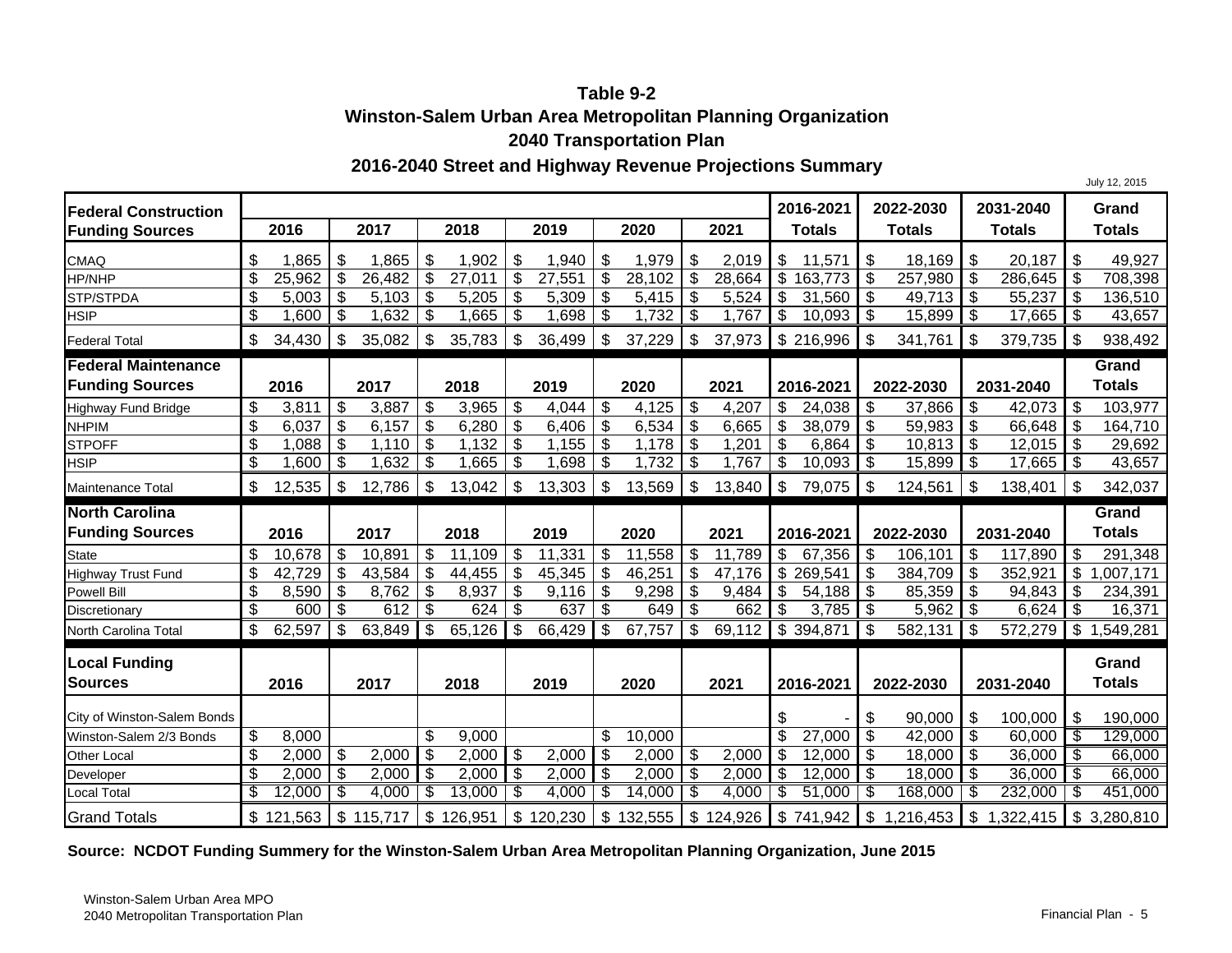The City of Winston-Salem will approve of and issue \$319 million of general obligation and 2/3 bonds following this approximate schedule:

- $\bullet$  By 2021 \$27 million in 2/3 bonds
- By 2030 \$132 million in general obligation bonds and 2/3 bonds
- By 2040 \$160 million in general obligation bonds and 2/3 bonds

#### **Projected Street and Highway Projects Funding**

Based on the historical trends of funding provided at the federal and State levels and the very conservative assumptions for funding in the future, **Table 9.3** on the following page presents all of the major street and highway projects that are anticipated will be constructed through 2040 in the Winston-Salem Urban Area.

The projects have been assigned to the 2021, 2030 and 2040 horizon years based on their funding availability and cost estimates in the 2016-2025 STIP, the Capital Improvement Programs for Winston-Salem, Kernersville and other municipalities within the MPO, where feasibility studies have been completed for them, or are considered to be high priority projects. For a few projects, the cost estimates were generated using NCDOT's latest estimating figures.

All of the projects cost estimates are in 2015 dollars. However, following the lead of NCDOT in their preparation of the 2016-2025 STIP, an inflation factor of two percent (2.5%) per year was applied to each project where construction has not already begun. For the projects in the 2030 and 2040 horizon years, given the uncertainty of project construction within that horizon year, the projects were assigned the maximum inflation factor of five percent (5.0%) to present a "worst case" scenario.

The total cost estimate for the street and highway projects (in 2015 dollars) is approximately \$2.847 billion. Using an assumed inflation factor for each project, the total cost estimate is approximately \$3.655 billion, of which only \$484.059 million is currently programmed for funding.

#### **Future Revenue Needs**

The overall projected revenues for street and highway projects in the Winston-Salem Urban Area will meet the estimated cost of all of the major street and highway projects planned within the 2040 Transportation Plan.

#### **Innovative Funding Techniques**

Some of the following innovative funding techniques have the potential to supplement the projected revenues should the revenues fall short of their targets and likely can help with some of the lower cost road projects, intersection improvements and safety projects:

- **Advertising revenue**
- **Battery Tax**
- **Bicycle Fees**
- **Congestion Pricing**
- **Driver's License Fee Increases**
- **Drive Through Service Fee**
- **Electricity Generated by Vehicle Tax**
- **Emissions Fees**
- **Facility Tolling**
- **Fare Programs**
- **Impact Fees**
- **Mileage Fee (Vehicle Miles Traveled Fee)**
- **New Vehicle Tax**
- **Privatizing Transportation Facilities**
- **Property Tax, Vehicle Ownership Tax, or Use Fees**
- **Registration Fees The City of Winston-Salem is currently using these fees to pay for some transportation improvements**
- **Rental Car Tax**
- **Road Utility Fees**
- **Safety Violation Fee**
- **Sales Tax on Transportation Related Goods**
- **Special License Plate Fees**
- **Studded Tire Fee**
- **Temporary Visitor Access Fee**
- **Tire Tax**
- **Title Fees**
- **Transportation Impact Fee**
- **Use Fuels Tax Increase**
- **Vehicle Impact Fee**
- **Weight Mile Truck Tax**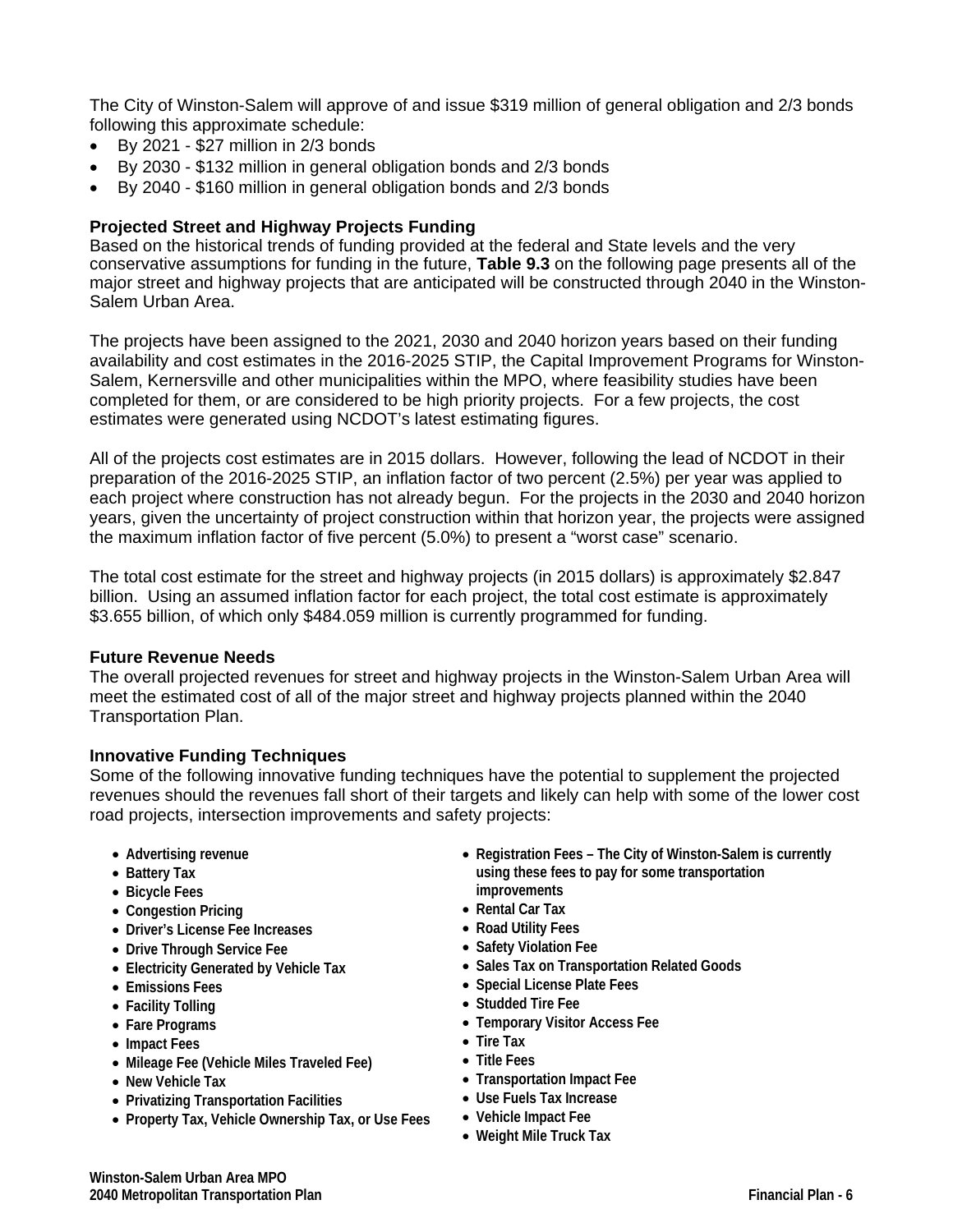July 12, 2015

|                                                       |                                                                                          |                        | 2015             | <b>Estimated</b>        | <b>NCDOT</b> | Inflation | Final     | Prior           | <b>STIP Funding Sources (\$000)</b> |          |    |                             |              |          |                              |                       |                     |              |                |              |                  |                                                              |
|-------------------------------------------------------|------------------------------------------------------------------------------------------|------------------------|------------------|-------------------------|--------------|-----------|-----------|-----------------|-------------------------------------|----------|----|-----------------------------|--------------|----------|------------------------------|-----------------------|---------------------|--------------|----------------|--------------|------------------|--------------------------------------------------------------|
|                                                       |                                                                                          |                        | <b>Estimated</b> | Urban Area              | Estimated    | Factor    | Inflated  | Years           |                                     |          |    |                             |              |          | <b>STIP Fundina</b>          | Non STIP or           |                     |              |                |              |                  |                                                              |
|                                                       |                                                                                          | <b>STIP</b>            | Project          | Portion                 | Date of      | Used      | Cost      | Cost            | NHP or                              | STP or   | IM | CMAQ and                    |              | Highway  | <b>Sources</b>               | Post Year             | By 2030             | By 2030      | <b>By 2040</b> | By 2040      | <b>All Years</b> |                                                              |
| <b>Project Title</b>                                  | <b>Project Description</b>                                                               | <b>Number</b>          | Cost (\$000)     | Cost (\$000) Completion |              | $(%)^*$   | (\$000)   | (\$000)         | <b>NHPB</b>                         |          |    | STP-DA   IMPM   Federal Aid | <b>State</b> |          | Trust Fund NFA Total (\$000) | Costs (\$000) Federal |                     | <b>State</b> | Federal        | <b>State</b> | Local            | <b>Project Status, Notes</b>                                 |
| 2016 - 2021 Projects                                  |                                                                                          |                        |                  |                         |              |           |           |                 |                                     |          |    |                             |              |          |                              |                       |                     |              |                |              |                  |                                                              |
|                                                       |                                                                                          |                        |                  |                         |              |           |           |                 |                                     |          |    |                             |              |          |                              |                       |                     |              |                |              |                  | Under Construction,<br>betterments to be included; STP       |
|                                                       | New Multi-Lane Road; Salem Avenue to                                                     |                        |                  |                         |              |           |           |                 |                                     |          |    |                             |              |          |                              |                       |                     |              |                |              |                  | DA Local Match \$636 in City                                 |
| Salem Creek Connector                                 | US 52                                                                                    | U-2925                 | \$93,371         | \$93,371                | Nov. 2016    | 1.000     | \$93,371  | \$90,827        |                                     | \$2,544  |    |                             |              |          | \$2,544                      | \$636                 |                     |              |                |              |                  | \$636 Bonds                                                  |
|                                                       |                                                                                          |                        |                  |                         |              |           |           |                 |                                     |          |    |                             |              |          |                              |                       |                     |              |                |              |                  | Planning underway; betterments                               |
| <b>Business 40 (US 421)</b>                           | Rebuiding Corridor with New Interchanges, U-2827 BA                                      |                        |                  |                         |              |           |           |                 |                                     |          |    |                             |              |          |                              |                       |                     |              |                |              |                  | to be included; CMAQ local<br>match \$374; \$2.626 in City   |
| Improvements                                          | <b>Bridges, Pavement Surface</b>                                                         | & BB                   | \$91,346         | \$91,346                | 2021         | 1.000     | \$91,346  | \$0             | \$89,852                            |          |    | \$1,494                     |              |          | \$91,346                     | \$3,000               |                     |              |                |              |                  | \$3,000 Bonds                                                |
|                                                       | Build Six-Lane Freeway, Business 40 to                                                   |                        |                  |                         |              |           |           |                 |                                     |          |    |                             |              |          |                              |                       |                     |              |                |              |                  | Jnder Construction, Paid with                                |
| Northern Beltway (East)                               | <b>US 158</b>                                                                            | U-2579 B               | \$181,772        | \$181,772               | Nov. 2018    | 1.000     | \$181,772 | \$49,356        | \$108,383                           |          |    |                             | \$24,033     |          | \$132,416                    |                       |                     |              |                |              |                  | <b>GARVEE Bonds</b>                                          |
| Macy Grove Road Extension<br>(North)                  | New Multi-Lane Road; East Mountain<br>Street to North Main Street (NC 150)               | U-4734                 | \$17,930         | \$17.930                | 2021         | 1.000     | \$17,930  | \$2,376         |                                     |          |    |                             |              | \$15,554 | \$15,554                     | ፍ                     |                     |              |                |              |                  |                                                              |
|                                                       |                                                                                          |                        |                  |                         |              |           |           |                 |                                     |          |    |                             |              |          |                              |                       |                     |              |                |              |                  | Construction begins in 2018                                  |
| Northern Beltway (East)                               | Build Six-Lane Freeway, US 158 to US 311 U-2579 C                                        |                        | \$68,290         | \$68,290                | 2021         | 1.000     | \$68,290  | \$496           | \$12,690                            |          |    |                             | \$3,000      | \$52,600 | \$68,290                     | \$                    |                     |              |                |              |                  | with GARVEE Bonds                                            |
| <b>Idols Road Extension</b>                           | New Wide Two-Lane Road                                                                   | J-2707                 | \$15,578         | \$15,578                | 2019         | 1.000     | \$15,578  | \$5,278         |                                     |          |    |                             |              | \$10,300 | \$10.300                     | \$0                   |                     |              |                |              |                  | Right-of-Way Completed                                       |
| Northern Beltway (West)                               | US 421 Interchange with Peace Haven<br>Road                                              | <b>R-2247CD</b>        | \$14,260         | \$14.260                | 2018         | 1.000     | \$14,260  | \$ſ             | \$12.59                             |          |    |                             | \$1.667      |          | \$14,260                     |                       |                     |              |                |              |                  |                                                              |
|                                                       | US 52 Interchange with Bethania-Rural                                                    |                        |                  |                         |              |           |           |                 |                                     |          |    |                             |              |          |                              |                       |                     |              |                |              |                  |                                                              |
| Northern Beltway (West)                               | Hall Road (NC 65)                                                                        | R-2247EC               | \$18,530         | \$18,530                | 2018         | 1.000     | \$18,530  | \$0             | \$15,19                             |          |    |                             | \$3,333      |          | \$18,530                     | \$0                   |                     |              |                |              |                  |                                                              |
|                                                       |                                                                                          |                        |                  |                         |              |           |           |                 |                                     |          |    |                             |              |          |                              |                       |                     |              |                |              |                  |                                                              |
| 2022 - 2030 Projects                                  |                                                                                          |                        |                  |                         |              |           |           |                 |                                     |          |    |                             |              |          |                              |                       |                     |              |                |              |                  |                                                              |
|                                                       |                                                                                          |                        |                  |                         |              |           |           |                 |                                     |          |    |                             |              |          |                              |                       |                     |              |                |              |                  | Cost estimate way too high; City                             |
| University Parkway                                    | Widen to Six Lanes                                                                       | U-2924                 | \$116,765        | \$116,765               | 2030         | 1.300     | \$151,795 | \$0             |                                     |          |    |                             |              |          | \$0                          |                       | \$151,795 \$100,000 |              |                |              | \$51,795 Bonds   |                                                              |
| Great Wagon Road and                                  |                                                                                          |                        |                  |                         |              |           |           |                 |                                     |          |    |                             |              |          |                              |                       |                     |              |                |              |                  |                                                              |
| Lewisville-Clemmons Road Ext. New Three-Lane Road     |                                                                                          | U-5536                 | \$15.293         | \$15,293                | 2030         | 1.300     | \$19,881  | \$100           |                                     | \$12.154 |    |                             |              |          | \$12.154                     | \$7.627               |                     |              |                |              |                  | \$7.627 Town of Lewisville Funds                             |
| N. Main Street/Piney Grove                            |                                                                                          |                        |                  |                         |              |           |           |                 |                                     |          |    |                             |              |          |                              |                       |                     |              |                |              |                  |                                                              |
| Road Connector                                        | New 2 Lane Divided Road                                                                  |                        | \$9,280          | \$9,280                 | 2030         | 1.300     | \$12,064  | \$0             |                                     |          |    |                             |              |          | \$0                          | \$12,064              | \$12,064            |              |                |              |                  | Planning                                                     |
| Interstate 40                                         | Widen to Six Lanes<br>Widen to Multi-Lanes from Business 40 to                           | -911A                  | \$48,850         | \$48,850                | 2030         | 1.300     | \$63,505  | \$0             |                                     |          |    |                             |              |          | \$0                          | \$63,505              | \$63,505            |              |                |              |                  | Planning                                                     |
| Reidsville Road (US 158)                              | NC 66                                                                                    | R-2577A                | \$35,208         | \$35,208                | 2030         | 1.300     | \$45,770  |                 | \$35,208                            |          |    |                             |              |          | \$35,208                     | \$10.562              |                     | \$10,562     |                |              |                  | Planning                                                     |
| Thomasville Road (NC 109)                             | Multi-Lanes on New Location                                                              | R-2568C                | \$141,463        | \$141,463               | 2030         | 1.300     | \$183,902 |                 |                                     |          |    |                             |              |          | \$0                          |                       | \$183,902 \$183,902 |              |                |              |                  | Planning                                                     |
|                                                       |                                                                                          | U-2579                 |                  |                         |              |           |           |                 |                                     |          |    |                             |              |          |                              |                       |                     |              |                |              |                  | Construction begins in 2022;                                 |
| Northern Beltway (East)                               | Build Six-Lane Freeway, US 52 to US 311                                                  | AA, AB                 | \$273,006        | \$273,006               | 2030         | 1.300     | \$354,908 | \$ <sub>0</sub> |                                     |          |    |                             |              |          | \$0                          | \$354,908             |                     | \$354.908    |                |              |                  | complete by 2025                                             |
|                                                       |                                                                                          | U-2579                 |                  |                         |              |           |           |                 |                                     |          |    |                             |              |          |                              |                       |                     |              |                |              |                  | Construction begins in 2022;                                 |
| Northern Beltway (East)                               | Build Six-Lane Freeway, US 52 to US 311 D, E, F                                          |                        | \$266,500        | \$266,500               | 2030         | 1.300     | \$346,450 | $\Re$           |                                     |          |    |                             |              |          | \$0                          | \$346,450             |                     | \$346.450    |                |              |                  | complete by 2025                                             |
| Hanes Mill Road                                       | Widen to Multi-Lanes                                                                     | $U-2729$<br>$(U-5755)$ | \$11,732         | \$11,732                | 2025         | 1.300     | \$15,252  | \$1,000         |                                     |          |    |                             |              | \$10,732 | \$10,732                     | \$3,520               |                     |              |                |              |                  | Planning Completed; City<br>\$3,520 Bonds                    |
|                                                       | Widen to Six Lanes, US 311 to Guilford                                                   |                        |                  |                         |              |           |           |                 |                                     |          |    |                             |              |          |                              |                       |                     |              |                |              |                  |                                                              |
| Interstate 40 <sup>*</sup>                            | County                                                                                   |                        | \$76,380         | \$76,380                | 2030         | 1.300     | \$99,294  | \$0             |                                     |          |    |                             |              |          | \$C                          | \$99,294              | \$99,294            |              |                |              |                  | <b>Feasibility Study Finished</b>                            |
| Business I-40 at Big Mill Farm                        | Build New Interchange; Includes Widening                                                 |                        |                  |                         |              |           |           |                 |                                     |          |    |                             |              |          |                              |                       |                     |              |                |              |                  | Feasibility Study Finished; Town                             |
| Road                                                  | of Hopkins Road to NC 66                                                                 | U-5760                 | \$29,700         | \$29,700                | 2030         | 1.300     | \$38,610  | \$2,700         |                                     |          |    |                             |              | \$27,000 | \$27,000                     | \$8,91                |                     |              |                |              |                  | \$8,910 of Kernersville Funds<br>Feasibility Study Finished; |
|                                                       |                                                                                          |                        |                  |                         |              |           |           |                 |                                     |          |    |                             |              |          |                              |                       |                     |              |                |              |                  | Through Development and \$17                                 |
| Ebert-Stratford Road Connector New Three Lane Road    |                                                                                          |                        | \$17,151         | \$17,151                | 2030         | 1.300     | \$22,296  | \$0             |                                     |          |    |                             |              |          | \$0                          | \$22,296              |                     |              |                |              |                  | \$22,296 million in City Bonds                               |
| Forum Parkway Connector                               | New Wide Two-Lane Road                                                                   | <b>FS 1509A</b>        | \$4,305          | \$4,305                 | 2030         | 1.300     | \$5,597   | \$0<br>\$0      |                                     |          |    |                             |              |          | \$0                          | \$5,597               |                     | \$5,597      |                |              |                  | Feasibility Study by NCDOT                                   |
| Clemmons Road (US 158)<br>Interstate 40 at NC 109 and | Widen to Three Lanes                                                                     |                        | \$26,957         | \$26,957                | 2030         | 1.300     | \$35,044  |                 |                                     |          |    |                             |              |          | $\frac{1}{2}$                | \$35,044              |                     | \$35,044     |                |              |                  | Planning;                                                    |
| Clemmonsville Road                                    | Interchange Modification                                                                 | I-5880                 | \$3,670          | \$3,670                 | 2030         | 1.300     | \$4,771   | \$335           | \$3,335                             |          |    |                             |              |          | \$3,335                      | \$1,101               | \$1,101             |              |                |              |                  | Planning;                                                    |
|                                                       |                                                                                          |                        |                  |                         |              |           |           |                 |                                     |          |    |                             |              |          |                              |                       |                     |              |                |              |                  |                                                              |
| <b>Hickory Tree Road</b>                              | Widening to Multi-Lanes, US 52 to NC 150 U-5786<br>Widen to Three Lanes, Harley Drive to |                        | \$17,062         | \$17,062                | 2030         | 1.300     | \$22,181  | \$750           |                                     |          |    |                             |              | \$16,312 | \$16,312                     | \$5,119               |                     | \$5,119      |                |              |                  | Planning;                                                    |
| Old Hollow Road (NC 66)                               | Bellaire Circle/Whitehall Village Lane                                                   | U-5824                 | \$17,598         | \$17,598                | 2030         | 1.300     | \$22,877  | \$1,600         |                                     |          |    |                             |              | \$15,998 | \$15,998                     | \$5,279               |                     | \$5,279      |                |              |                  | Planning;                                                    |
|                                                       | Convert grade separation to full                                                         |                        |                  |                         |              |           |           |                 |                                     |          |    |                             |              |          |                              |                       |                     |              |                |              |                  |                                                              |
| US 52 at Trinity Church Road                          | interchange                                                                              | I-5887                 | \$12,290         | \$12,290                | 2030         | 1.300     | \$15,977  | \$1,100         |                                     |          |    |                             |              | \$11,190 | \$11,190                     | \$3,687               | \$3,687             |              |                |              |                  | Planning;                                                    |
| East Mountain Street*                                 | Widen to Multi-Lanes                                                                     | U-3617                 | \$26,673         | \$15,737                | 2030         | 1.300     | \$20,458  | \$0             |                                     |          |    |                             |              |          | \$0                          | \$20,458              |                     | \$20,458     |                |              |                  | Planning; 59% within the MPO;                                |
|                                                       |                                                                                          |                        |                  |                         |              |           |           |                 |                                     |          |    |                             |              |          |                              |                       |                     |              |                |              |                  | Feasibility Study Completed;                                 |
| Peace Haven/Styers Ferry Road                         |                                                                                          |                        |                  |                         |              |           |           |                 |                                     |          |    |                             |              |          |                              |                       |                     |              |                |              |                  | Mainly Through Development                                   |
| Connector                                             | New Wide Two-Lane Road                                                                   |                        | \$10,417         | \$10,417                | 2030         | 1.300     | \$13,542  | \$0             |                                     |          |    |                             |              |          | \$0                          | \$13,542              |                     |              |                |              |                  | \$13,542 \$12 million in City Bonds;                         |
|                                                       |                                                                                          |                        |                  |                         |              |           |           |                 |                                     |          |    |                             |              |          |                              |                       |                     |              |                |              |                  | Possibly with STP-DA Funds,                                  |
| Piney Grove Road (SR 1969)                            | Widen to Three Lanes                                                                     |                        | \$7,454          | \$7,454                 | 2030         | 1.300     | \$9,690   | \$0             |                                     |          |    |                             |              |          | \$0                          | \$9,690               |                     |              |                |              |                  | \$9,690 Town of Kernersville Funds                           |

# **Winston-Salem Urban Area Metropolitan Planning Organization 2040 Transportation Plan Update Street and Highway Project Cost Estimates and Financial Projections Table 9.3**

**Winston-Salem Urban Area MPO 2040 Metropolitan Transportation Plan Financial Plan - 7**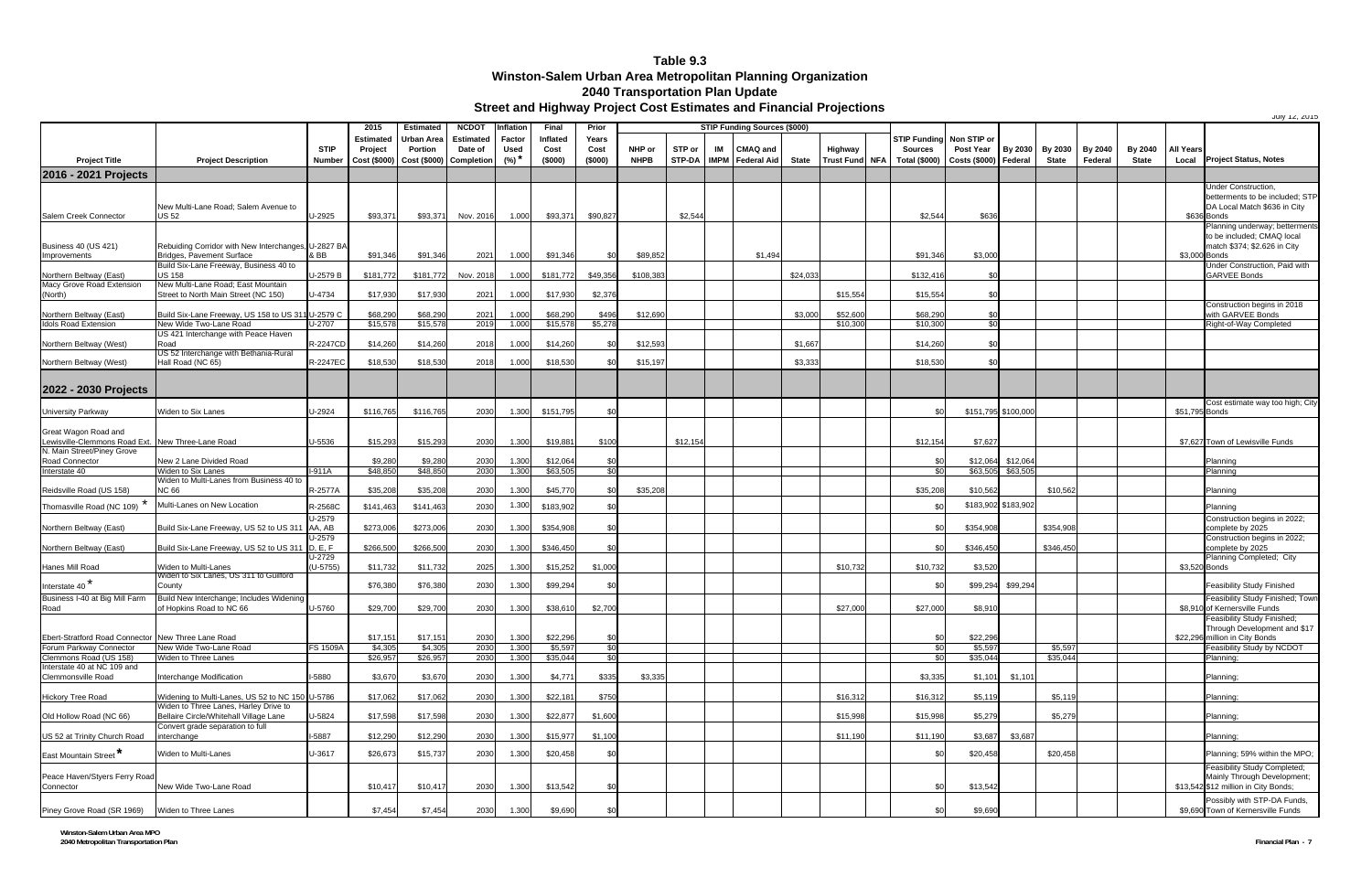July 12, 2015

# **Winston-Salem Urban Area Metropolitan Planning Organization 2040 Transportation Plan Update Street and Highway Project Cost Estimates and Financial Projections Table 9.3**

|                                                |                                                                                                                        |             | 2015                                                                 | <b>Estimated</b> | NCDO <sub>1</sub> | Inflation   | <b>Final</b> | Prior     | STIP Funding Sources (\$000) |          |      |                                     |          |           |      |                                                            |                           |              |                |              |                     |                                                                                                  |
|------------------------------------------------|------------------------------------------------------------------------------------------------------------------------|-------------|----------------------------------------------------------------------|------------------|-------------------|-------------|--------------|-----------|------------------------------|----------|------|-------------------------------------|----------|-----------|------|------------------------------------------------------------|---------------------------|--------------|----------------|--------------|---------------------|--------------------------------------------------------------------------------------------------|
|                                                |                                                                                                                        |             | <b>Estimated</b>                                                     | Urban Area       | <b>Estimated</b>  | Factor      | Inflated     | Years     |                              |          |      |                                     |          |           |      | STIP Funding Non STIP or                                   |                           |              |                |              |                     |                                                                                                  |
|                                                |                                                                                                                        | <b>STIP</b> | Project                                                              | Portion          | Date of           | <b>Used</b> | Cost         | Cost      | NHP or                       | STP or   | IM   | CMAQ and                            |          | Highway   |      | <b>Sources</b>                                             | Post Year By 2030 By 2030 |              | <b>By 2040</b> | By 2040      | <b>All Years</b>    |                                                                                                  |
| <b>Project Title</b>                           | <b>Project Description</b>                                                                                             | Number      | $\vert$ Cost (\$000) $\vert$ Cost (\$000) $\vert$ Completion $\vert$ |                  |                   | (%) *       | (\$000)      | (\$000)   | <b>NHPB</b>                  |          |      | STP-DA   IMPM   Federal Aid   State |          |           |      | Trust Fund   NFA   Total (\$000)   Costs (\$000)   Federal |                           | <b>State</b> | Federal        | <b>State</b> |                     | Local Project Status, Notes                                                                      |
|                                                |                                                                                                                        |             |                                                                      |                  |                   |             |              |           |                              |          |      |                                     |          |           |      |                                                            |                           |              |                |              |                     |                                                                                                  |
| 2031 - 2040 Projects                           |                                                                                                                        |             |                                                                      |                  |                   |             |              |           |                              |          |      |                                     |          |           |      |                                                            |                           |              |                |              |                     |                                                                                                  |
| Martin Luther King, Jr. Drive                  |                                                                                                                        |             |                                                                      |                  |                   |             |              |           |                              |          |      |                                     |          |           |      |                                                            |                           |              |                |              |                     | Feasibility Study Completed;                                                                     |
| Extension                                      | New Four Lane Divided Road                                                                                             |             | \$24.933                                                             | \$24,933         | 2040              | 1.600       | \$39,893     |           |                              |          |      |                                     |          |           |      | \$0                                                        | \$39,893                  |              |                |              |                     | \$39,893 Paid for with City Bonds                                                                |
|                                                | Widen to Multi-Lanes from NC 66 to                                                                                     |             |                                                                      |                  |                   |             |              |           |                              |          |      |                                     |          |           |      |                                                            |                           |              |                |              |                     | Planning; 80% within the MPO;                                                                    |
| Reidsville Road (US 158)                       | <b>Guilford County</b>                                                                                                 | R-2577B     | \$42,900                                                             | \$34,320         | 2040              | 1.600       | \$54,912     |           |                              |          |      |                                     |          |           |      | \$0                                                        | \$54,912                  |              |                | \$54.912     |                     | <b>Highway Trust Funds</b>                                                                       |
|                                                | I-40 Bypass to Proposed Northern Beltway<br>(Western Loop) Interchange. Widen and<br>Upgrade Roadway and Interchanges. |             |                                                                      |                  |                   |             |              |           |                              |          |      |                                     |          |           |      |                                                            |                           |              |                |              |                     |                                                                                                  |
| <b>US 52</b>                                   |                                                                                                                        | U-2826      | \$499.813                                                            | \$499,813        | 2040              | 1.600       | \$799,701    | \$0       |                              |          |      |                                     |          |           |      | \$0                                                        | \$799,701                 |              | \$799,701      |              |                     | Planning                                                                                         |
| Northern Beltway (West)                        | Build Four-Lane Freeway, Interstate 40 to<br><b>US 52</b>                                                              | R-2247B-    | \$390,024                                                            | \$390,024        | 2040              | 1.600       | \$624,038    | \$62,890  |                              |          |      |                                     |          |           |      | \$0                                                        | \$561,148                 |              |                | \$561,148    |                     | Planning, EIS Completed                                                                          |
|                                                | Build Four-Lane Freeway, US 158 to                                                                                     |             |                                                                      |                  |                   |             |              |           |                              |          |      |                                     |          |           |      |                                                            |                           |              |                |              |                     |                                                                                                  |
| Northern Beltway (West)                        | Interstate 40                                                                                                          | R-2247A     | \$29,301                                                             | \$29,301         | 2040              | 1.600       | \$46,882     |           |                              |          |      |                                     |          |           |      | \$0                                                        | \$46,882                  |              |                | \$46,882     |                     | Planning, EIS Completed                                                                          |
| NC 801 (Davie County)                          | Widen to Multi-Lanes                                                                                                   | R-3610      | \$34,098                                                             | \$34,098         | 2040              | 1.600       | \$54,557     | \$0       |                              |          |      |                                     |          |           |      | $\frac{6}{5}$                                              | \$54,557                  |              |                | \$54,557     |                     | Planning                                                                                         |
| Bethania-Rural Hall Road (NC                   | Widen to Multi-Lanes                                                                                                   | U-2730B     | \$63.468                                                             | \$63,468         | 2040              | 1.600       | \$101,549    | \$0       |                              |          |      |                                     |          |           |      | \$0                                                        | \$101,549                 |              |                | \$101,549    |                     | Planning                                                                                         |
| <b>Business 40 (US 421)</b>                    | Widen to Six-Lane Freeway                                                                                              |             | \$69,540                                                             | \$69,540         | 2040              | 1.600       | \$111,264    | \$0       |                              |          |      |                                     |          |           |      | \$0                                                        | \$111,264                 |              | \$111,264      |              |                     | Planning                                                                                         |
| Peace Haven/Styers Ferry Road<br>Connector     | New Wide Two-Lane Road                                                                                                 |             | \$24,874                                                             | \$24,874         | 2040              | 1.600       | \$39,798     |           |                              |          |      |                                     |          |           |      | \$0                                                        | \$39,798                  |              |                |              |                     | Feasibility Study Completed;<br>Some Through Development;<br>\$39,798 \$30 million in City Bonds |
| Grand Totals (in \$000)                        |                                                                                                                        |             | \$2,847,782                                                          | \$2,828,266      |                   |             | \$3,877,534  | \$218,808 | \$277,258                    | \$14,698 | \$0  | \$1.494                             | \$32,033 | \$159,686 | .\$0 | \$485,169                                                  | \$3,177,689 \$463,553     | \$783,417    | \$910,965      |              | \$819,048 \$200,707 |                                                                                                  |
|                                                |                                                                                                                        |             |                                                                      |                  |                   |             |              |           |                              |          |      |                                     |          |           |      |                                                            |                           |              |                |              |                     |                                                                                                  |
| STIP Annual Average (in \$000)                 |                                                                                                                        |             |                                                                      |                  |                   |             |              |           | \$27,726                     | \$1,470  | -\$0 | \$149                               | \$3,203  | \$15,969  | \$0  | \$48,516.90                                                |                           |              |                | \$3,177,690  |                     |                                                                                                  |
| Federal Programs Total (in \$000)              |                                                                                                                        |             |                                                                      |                  |                   |             |              |           |                              |          |      |                                     |          |           |      | \$293.450                                                  |                           |              |                |              |                     |                                                                                                  |
| Annual Federal Average (in \$000)              |                                                                                                                        |             |                                                                      |                  |                   |             |              |           |                              |          |      |                                     |          |           |      | \$29,345                                                   |                           |              |                |              |                     |                                                                                                  |
| State Programs Total (in \$000)                |                                                                                                                        |             |                                                                      |                  |                   |             |              |           |                              |          |      |                                     |          |           |      | \$191,719                                                  |                           |              |                |              |                     |                                                                                                  |
| Annual State Average (in \$000)                |                                                                                                                        |             |                                                                      |                  |                   |             |              |           |                              |          |      |                                     |          |           |      | \$19,171.90                                                |                           |              |                |              |                     |                                                                                                  |
| Notes: * = Project Extends Beyond MPO Boundary |                                                                                                                        |             |                                                                      |                  |                   |             |              |           |                              |          |      |                                     |          |           |      |                                                            |                           |              |                |              |                     |                                                                                                  |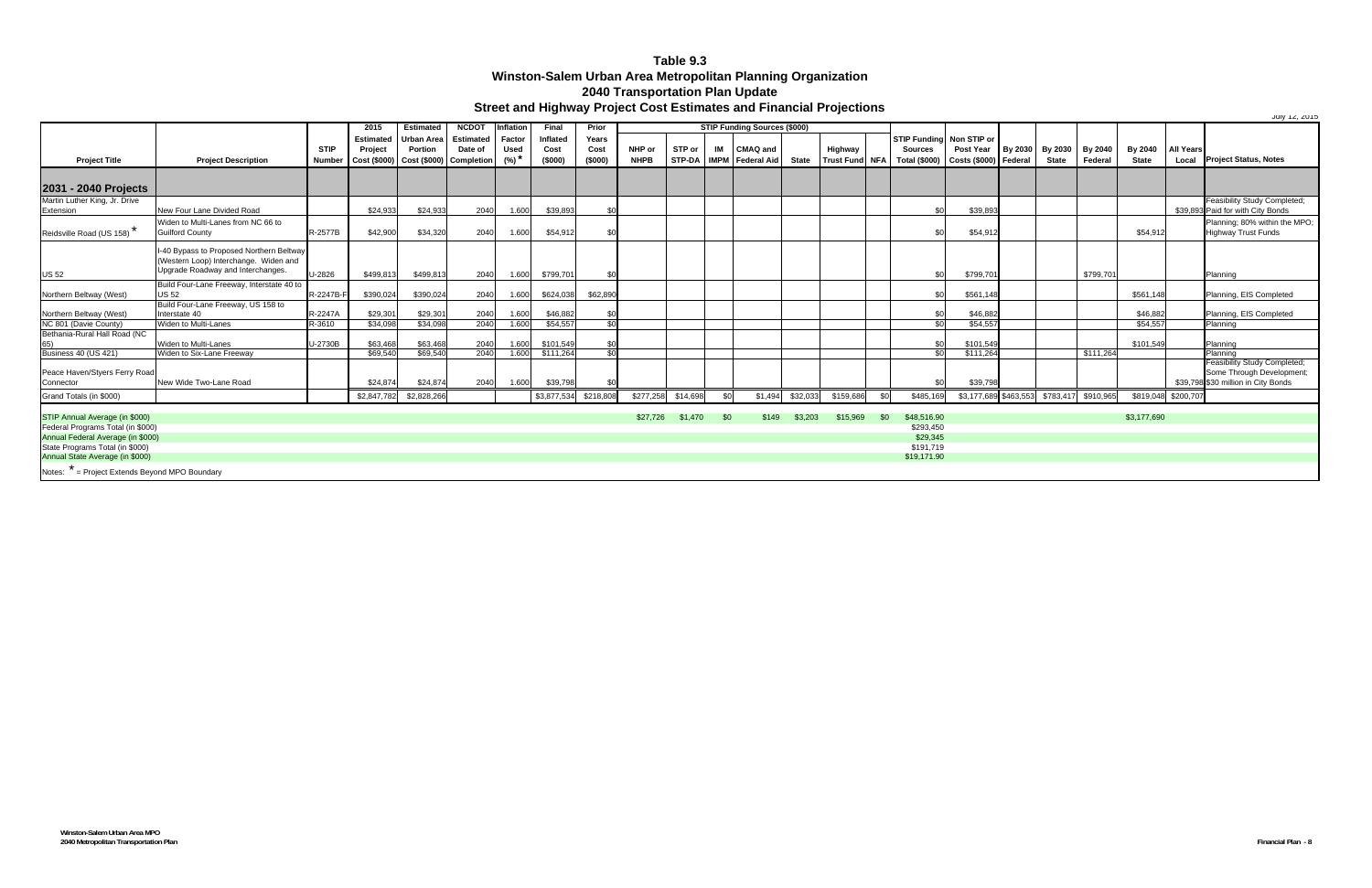# **9.3 Public Transportation**

# **Winston-Salem Transit Authority**

The Winston-Salem Transit Authority (WSTA) provides transit services for the citizens of Winston-Salem and Forsyth County. Primarily the services are in two areas, its regular fixed bus system, and Trans-Aid, which provides para-transit transportation to elderly and disabled residents. WSTA also provides maintenance services for the regional ridesharing program on a reimbursement basis with the Piedmont Authority for Regional Transportation (PART), maintains the Hampton D. Haith Administration Building, provides its own vehicle and facility maintenance at the Haith facility, and operates the Clark Campbell multi-modal Transportation center in downtown Winston-Salem.

Approximately 3.33 million passengers ride WSTA regular fixed route bus system each year, averaging about 9,250 riders per day. This is a large increase from 2004 when 2.75 million passengers rode the system each year. In this span, ridership has climbed 21.1%.

## **WSTA Funding Resources**

WSTA receives its funding from a wide variety of resources including directly generated passenger revenues from the fare box, miscellaneous revenues (advertisements, vending machines, etc.), the new Transit Administration Fund (replacing the Mass Transit Tax Fund (MTTF)), State and federal grants. The State and federal grants are provided from the Federal Transit Administration (FTA), the North Carolina Department of Transportation Public Transportation Division (NCDOT – PTD).

The federal Mass Transit Account is the primary source of revenues for Federal-aid funding returned to the states for carrying out various public transportation programs. The major categories of funding include the Urban Area Formula Program Capital, Operating and Maintenance Assistance for Cities (Section 5307); Capital Investment and New Starts Programs (Sections 5308 and 5309); Elderly and Persons with Disabilities Formula Program (Section 5310); Non-Urbanized Area Formula Program (Section 5311), Rural Transit Assistance Program (RTAP), Surface Transportation Program (STP), Congestion Mitigation and Air Quality (CMAQ), and the Federal Job Access and Reverse Commute (JARC) Program (being implemented by WSTA).

In Fiscal Year 2014-2015, WSTA had an overall budget of approximately \$15.204 million. Over \$11.395 or 75% went to the fixed route bus system, while over \$2.943 million or 19.4% went to the Trans-Aid operations in Forsyth County and another \$865,000 or 5.6% came from miscellaneous sources.

### **Fixed Route Bus System Revenues**

Last year, WSTA's fixed route bus system received most of its revenues from the Transit Administration Fund. Over \$5.108 million or 33.6% of the total came from the Transit Administration Fund via property tax revenues. The FTA provided over \$3.571 million or 23.5% of the total revenues while the fare box provided only \$1.713 million or 11.3%. The rest of the total revenues came from a variety of taxes and other resources like NCDOT, contracted services, the City's Motor Vehicle Privilege Tax, etc.

# **Trans-Aid of Forsyth County Revenues**

In Fiscal Year 2014-2015, Trans-Aid of Forsyth County, received its revenues from NCDOT- PTD, Forsyth County, property tax revenues, funds from human service agencies and miscellaneous grants. Over \$1.064 million or 36.2% of the total came from NCDOT while over \$1.058 million or 36.0% came from property tax revenues, and \$656,000 came from various human service agencies.

# **Elimination of the Mass Transit Tax Fund**

In the early 1980's the Winston-Salem voters approved the use of a \$.05 levy on real property to support the transit system (Mass Transit Tax). In Fiscal Years 1982-1983 and 1983-1984, \$.03 of the Mass Transit Tax was levied but had gradually decreased with the yearly balancing of the annual budget.